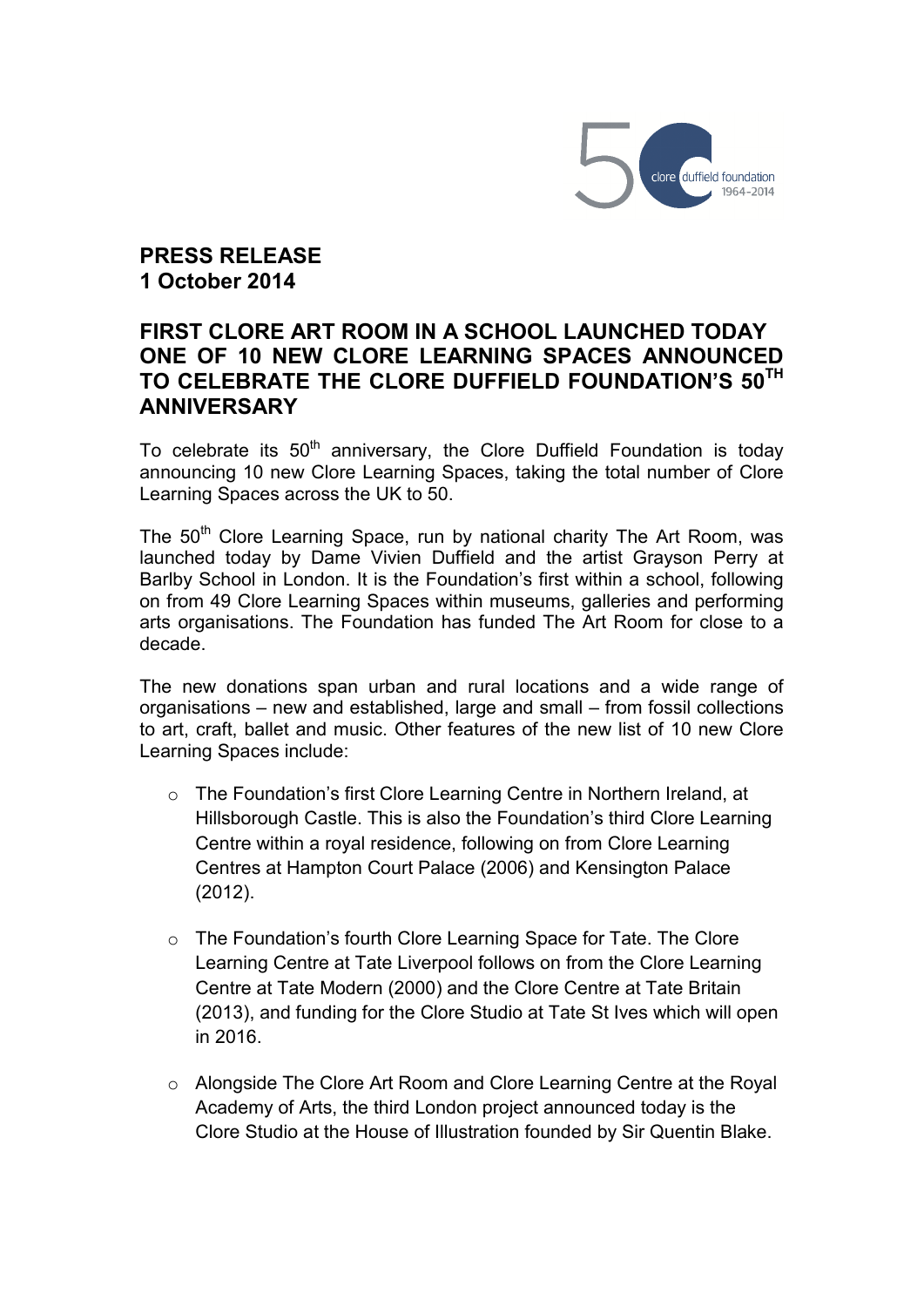The full list of 10 new Clore Learning Spaces: The Art Room, Barlby School London; Birmingham Royal Ballet; Ditchling Museum of Art+Craft, East Sussex; The Etches Collection, Dorset; Hepworth Wakefield, West Yorkshire; Hillsborough Castle, County Down, Northern Ireland; House of Illustration, London; Royal Academy of Arts, London; The Sage Gateshead, Tyne & Wear; and Tate Liverpool.

**Press Enquiries: Erica Bolton/Jessica Baggaley Bolton & Quinn Email: erica@boltonquinn.com; jess@boltonquinn.com Tel: 020 7221 5000; Mobile: 07711 698 186**

#### **Notes to Editors**

The Clore Duffield Foundation has prioritised funding education spaces within cultural organisations since the 1990s. These span all four nations and include 22 museums and heritage organisations, 16 galleries, 11 performing arts organisations and now one school. It publishes detailed online guidance on how to create fit-for-purpose learning spaces, particularly for art-making spaces.

**Dame Vivien Duffield said:** "We never set out to have this many learning spaces – we just funded what we cared about – but when we looked back over the years we realised what had been achieved and what it represented in terms of our arts education investment all over the UK, particularly for children. We pay for the bricks and mortar but what we really care about is the people who use our spaces, day in, day out, and the transformative power of the arts within their lives. We are so pleased to see a Clore Art Room at Barlby School."

**Juli Beattie, founder of The Art Room said**: "The Art Room is most grateful to the Clore Duffield Foundation for its long-standing support of the work we do; offering art as therapy to children and young people to raise their selfesteem, self-confidence and independence. With the Foundation's help, The Art Room has grown a great deal since 2002 and helped increasing numbers of children in need of our unique therapeutic intervention. The opening of The Clore Art Room signifies the importance of our partnership with the Foundation, and will allow us to extend our support to a whole new community and facilitate an additional 85 children a week at the Clore Art Room, taking the total to over 400 children benefitting from the support of our practitioners across our nine Art Rooms. There is absolutely no doubt that 'learning and achieving through art' makes an enormous difference to the lives of the children and young people who spend time with us."

**Sir Nicholas Serota, Tate Director, said:** "These Clore donations represent significant investment in the country's arts education infrastructure, for the purpose of enriching the lives of all children and young people. It is so important to have philanthropists – and game-changers – like Vivien Duffield lead the way in backing the arts in young people's lives. And of course we are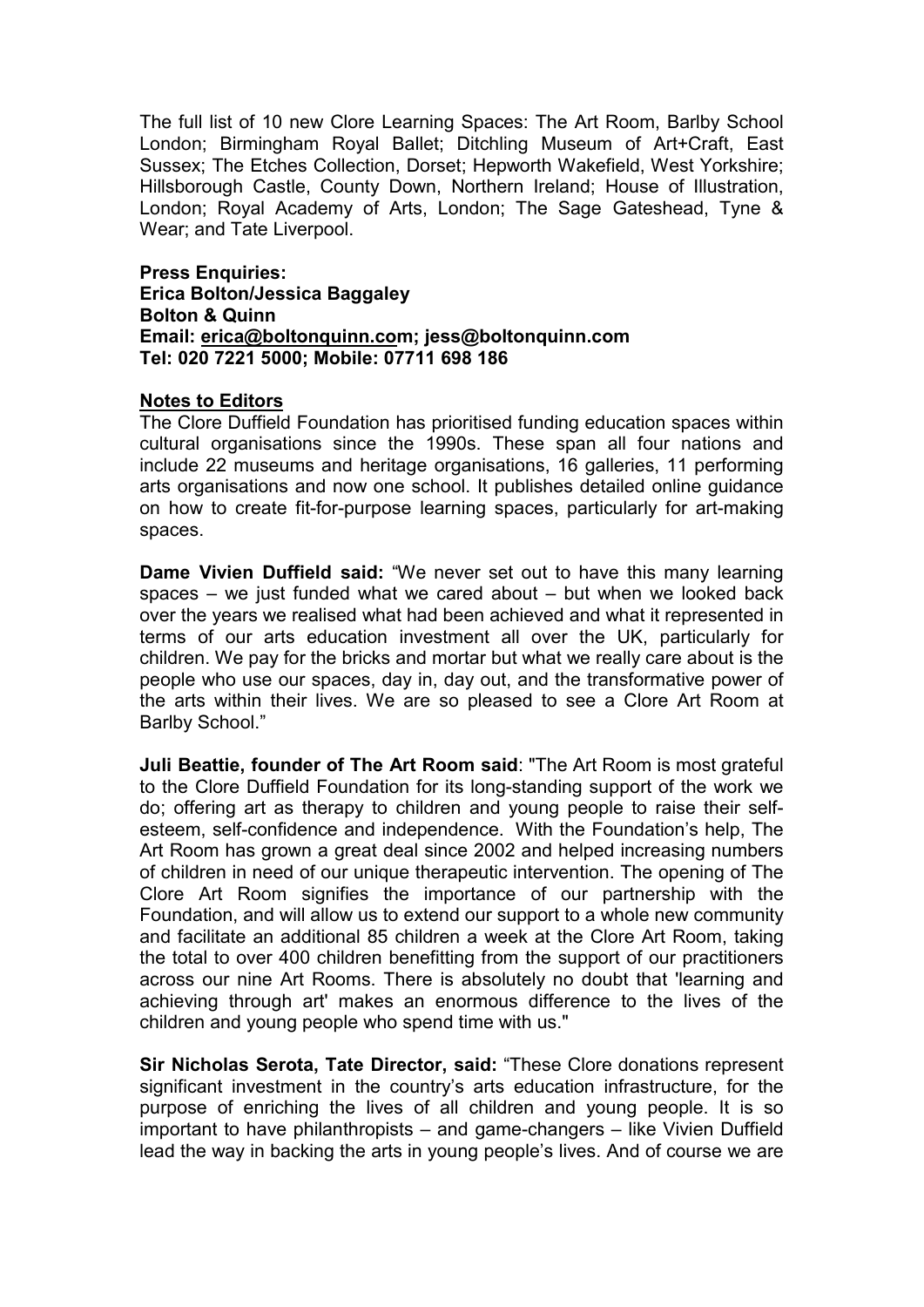so pleased to now have Clore Learning Spaces at all four Tates, following on from Vivien's early support of the Clore Gallery at Tate Britain in the 1980s."

### **The Clore Duffield Foundation www.cloreduffield.org.uk**

Founded in 1964, the Foundation is a grant-making charity which concentrates its support on cultural learning, creating learning spaces within arts and heritage organisations, leadership training for the cultural and wider charitable sectors, and enhancing Jewish life. The Foundation is chaired by Dame Vivien Duffield, the daughter of the founder, Sir Charles Clore.

# **10 New Clore Learning Spaces – announced on 1 October 2014**

# **The Art Room, Barlby School, London: £442,458**

The Art Room was established in 2002 and offers art as a therapeutic intervention to 5-16 year-olds who are experiencing emotional and behavioural difficulties. Clore Duffield has supported the charity for the past decade. There are currently eight Art Rooms within schools in Oxford, London and Edinburgh, offering art as therapy to increase children's self-esteem, self-confidence and independence. The Clore Art Room at Barlby Primary School in Ladbroke Grove is the ninth Art Room.

# **Birmingham Royal Ballet: £161,000**

This is the Foundation's first grant towards BRB, one of the UK's major ballet companies. As part of the redevelopment and upgrading of their Thorp Street site, BRB will be refurbishing existing studio facilities to create more flexible learning environments, improving public access, and improving working environments for elite level dancers and students. The new Clore Learning Studio, opening in 2016, will be home to a variety of learning activities for young people and can double as a small performance space.

# **Ditchling Museum of Art+Craft, East Sussex: £70,000**

The Museum reopened in September 2013 following a major award-winning rebuild by Adam Richards Architects. It holds an internationally important collection of work by the artists and craftspeople who were drawn to the village of Ditchling in the  $20<sup>th</sup>$  century. The Clore Studio is a learning space with an outside terrace and an impressive craft-based learning programme for all ages, focused on various types of making: printing, craft, letterpress, weaving, pewter-casting and puppet-making.

# **The Etches Collection, Dorset: £100,000**

A new museum will house the finest single collection of late Jurassic age fossils ever assembled in Britain. The 2,000 fossils have been discovered by Steve Etches over the past 30 years*.* Steve Etches has gifted the collection to the nation and a local owner has gifted the land for the museum. The Museum will be positioned on Dorset's Jurassic coast, in an Area of Outstanding Natural Beauty, with views over the Purbeck Hills and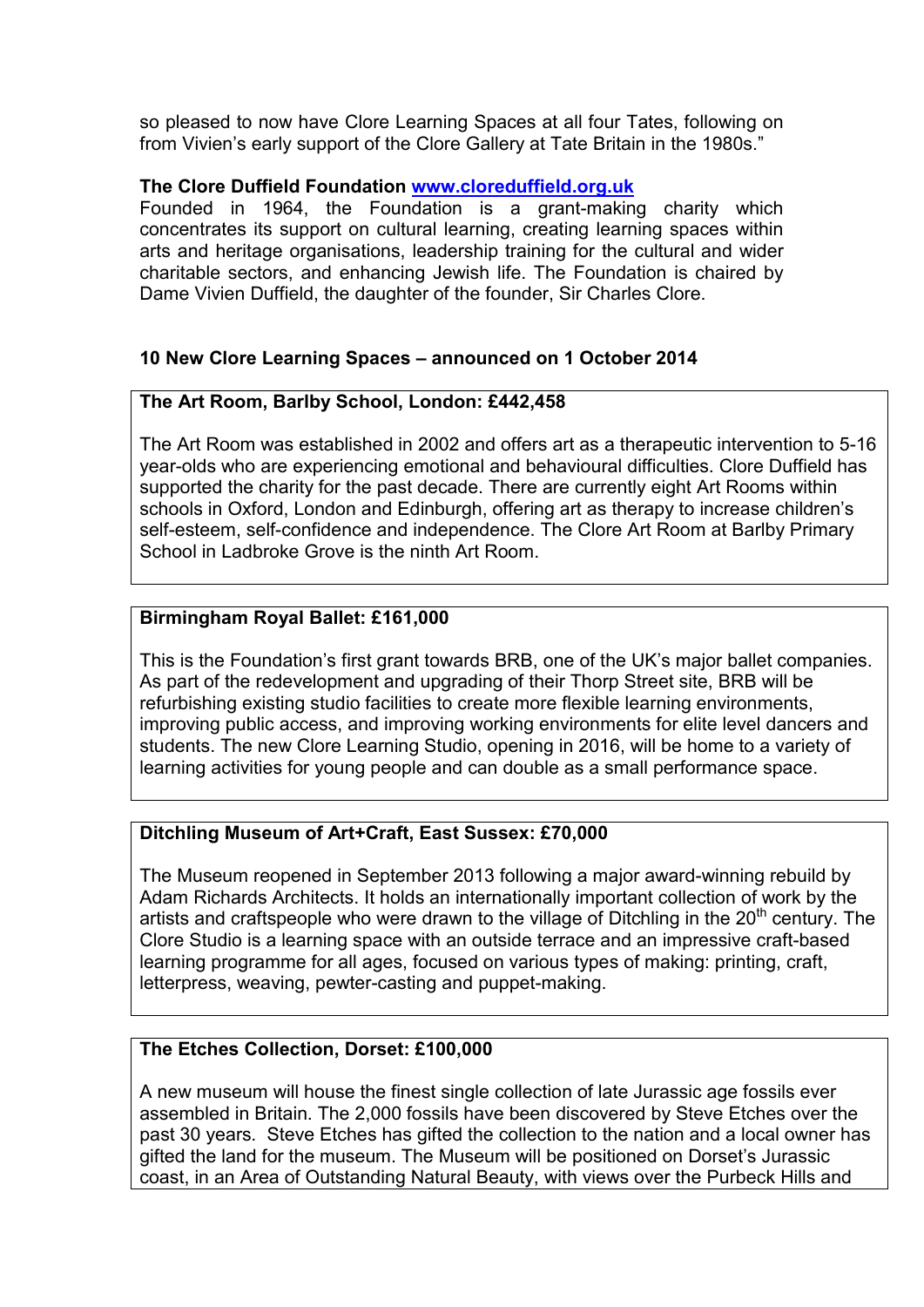Bay. The Clore Learning Centre will be a flexible space on the first floor. It will host a wide range of activities and will be suitable for active learning and practical workshops.

### **The Hepworth Wakefield, Yorkshire: £100,000**

The Hepworth Wakefield is the UK's largest purpose-built exhibition space outside London. The gallery, designed by David Chipperfield, opened in 2011 and brings together work from Wakefield's art collection, exhibitions by contemporary artists and rarely seen works by Barbara Hepworth. The Foundation is naming the Clore Learning Studios, which feature new design work by Fielden Fowles. In 2013 The Hepworth Wakefield received the Art Fund Clore Award for Museum Learning.

### **Hillsborough Castle, County Down, Northern Ireland: £500,000**

Hillsborough Castle is a Georgian house and estate in Hillsborough, near Belfast. Since 1924 it has been used by Governors and Secretaries of State for Northern Ireland and is the official residence of the Monarch. The Castle was the venue for the Anglo-Irish Agreement in 1985, and for talks as part of the Peace Process leading to the 1998 Good Friday Agreement. Now run by Historic Royal Palaces, the development of the house and gardens will include the refurbishment of the Stable Yard and the creation of a Clore Learning Centre. This will be HRP's third Clore Learning Centre, following those at Hampton Court and Kensington Palace, enabling HRP to provide broadly-based crosscommunity learning and engagement programmes in Northern Ireland from 2017/18.

#### **House of Illustration, London: £100,000**

House of Illustration, founded by Sir Quentin Blake, opened in July 2014 in Granary Square, King's Cross, and is dedicated to promoting and celebrating illustration in all its forms. The Clore Studio is the UK's only learning space that focuses on promoting and celebrating illustration, and can be used as a messy studio workshop, gallery or screening room. Work made in the learning space will be exhibited in the South Gallery. In 2011 the Foundation funded House of Illustration's *Picturing Poetry* project through its Clore Poetry & Literature Awards.

# **Royal Academy of Arts, London: £1,000,000**

The Burlington Project is the Royal Academy of Art's most ambitious transformation since its move to Burlington House in 1868. The Masterplan, led by the award-winning architect David Chipperfield CBE RA, will see the major expansion of the RA's current visitor and learning facilities, including a new central link between Burlington House and Burlington Gardens (the former Museum of Mankind), a double-height lecture theatre, and a Clore Learning Centre within Burlington Gardens. The redevelopment will create a united arts campus in the heart of central London for new and existing audiences to enjoy by 2018 – the  $250<sup>th</sup>$  Anniversary year of the RA.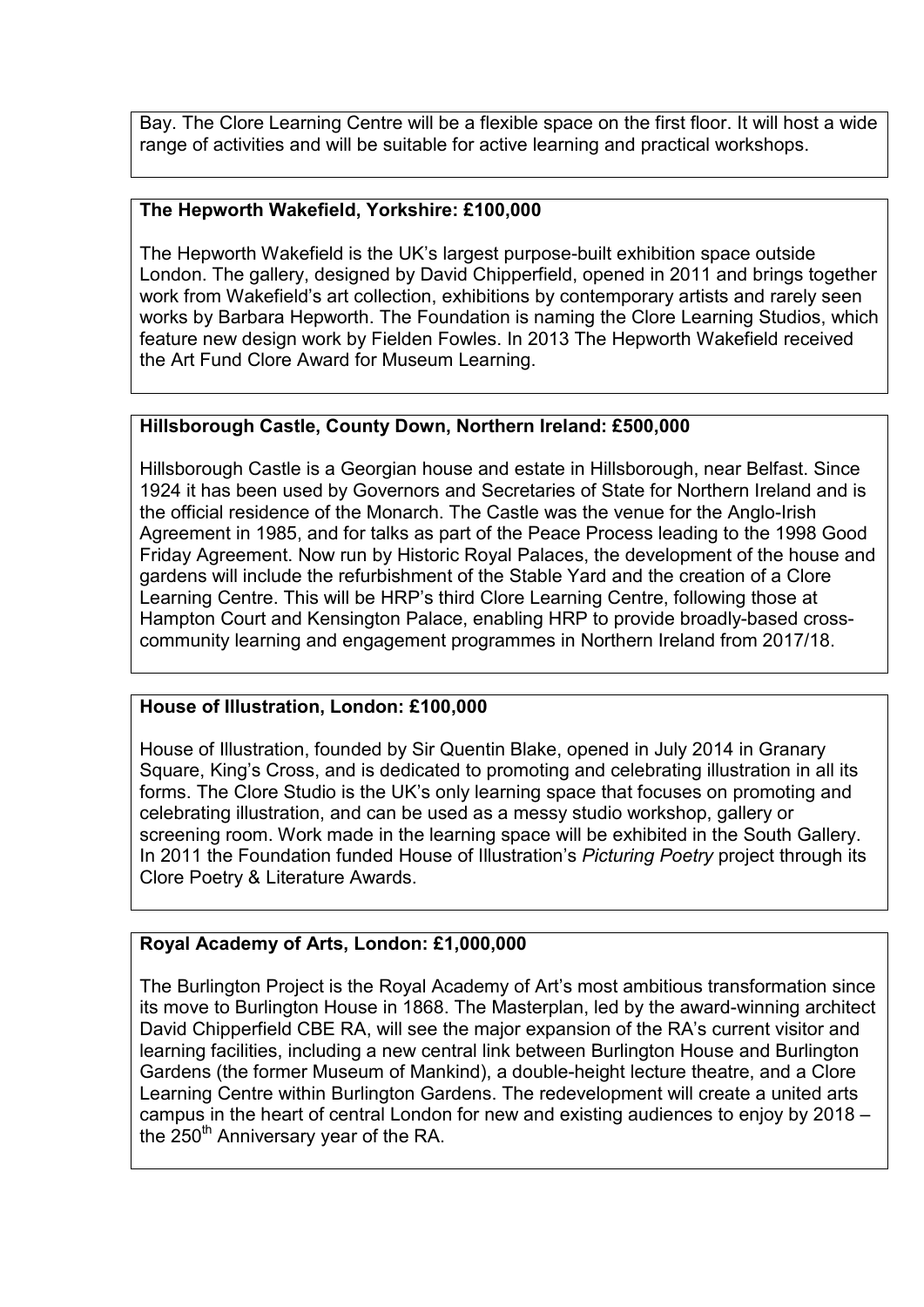### **The Sage Gateshead, Tyne & Wear: £200,000**

The Sage Gateshead is a landmark Norman Foster building on the banks of the River Tyne, which opened in 2004 as an international centre for music and music education. The area now renamed the Clore Learning Wing has five rooms and is located in the Western Wing of the Music Education Centre (MEC), situated in the lower level of Sage Gateshead. The MEC is a major part of Sage Gateshead and is at the heart of the Sage's Learning and Participation Programme, often described as being the biggest of its kind in the world.

### **Tate Liverpool: £300,000**

In 2012 Tate Liverpool redesigned its learning spaces on the first floor of the gallery (working with Edge Architects). The space, now renamed the Clore Learning Centre, comprises a family learning room, an 'Ideas Lounge' for teenagers, and a studio space for workshops. The two largest spaces overlook the River Mersey. This will be Tate's fourth Clore Learning Centre, following those at Tate Modern (2000), Tate Britain (2013) and Tate St Ives (opening 2016).

# **The Clore Duffield Foundation**

The Clore Foundation was founded in 1964 by the late Sir Charles Clore, one of Britain's most successful post-war businessmen and one of the most generous philanthropists of his day. Sir Charles was born in Whitechapel, the son of Jewish immigrants from Riga. In the 1950s he was the pioneer of company takeovers, becoming a household name in Britain and beyond. After Sir Charles' death in 1979, his daughter, Vivien Duffield, assumed the Chairmanship of the Foundation and created her own Foundation in 1987 with the aim of continuing and consolidating her family's history of philanthropy. The two Foundations were merged in 2000 to become the Clore Duffield Foundation. The Foundation has distributed almost £85m to charitable purposes over the past decade.

# **Dame Vivien Duffield DBE**

Dame Vivien Duffield continues the philanthropic legacy of her father Sir Charles Clore, one of Britain's most successful post-war businessmen. After Sir Charles' death in 1979, Dame Vivien assumed the Chairmanship of the Clore Foundations in the UK and in Israel. In the UK she also established her own Vivien Duffield Foundation in 1987 and merged the two in 2000 to create the Clore Duffield Foundation.

In addition to the Chairmanship of her Foundation, Dame Vivien was a member of the Board of the Royal Opera House from 1990 to 2001 and is